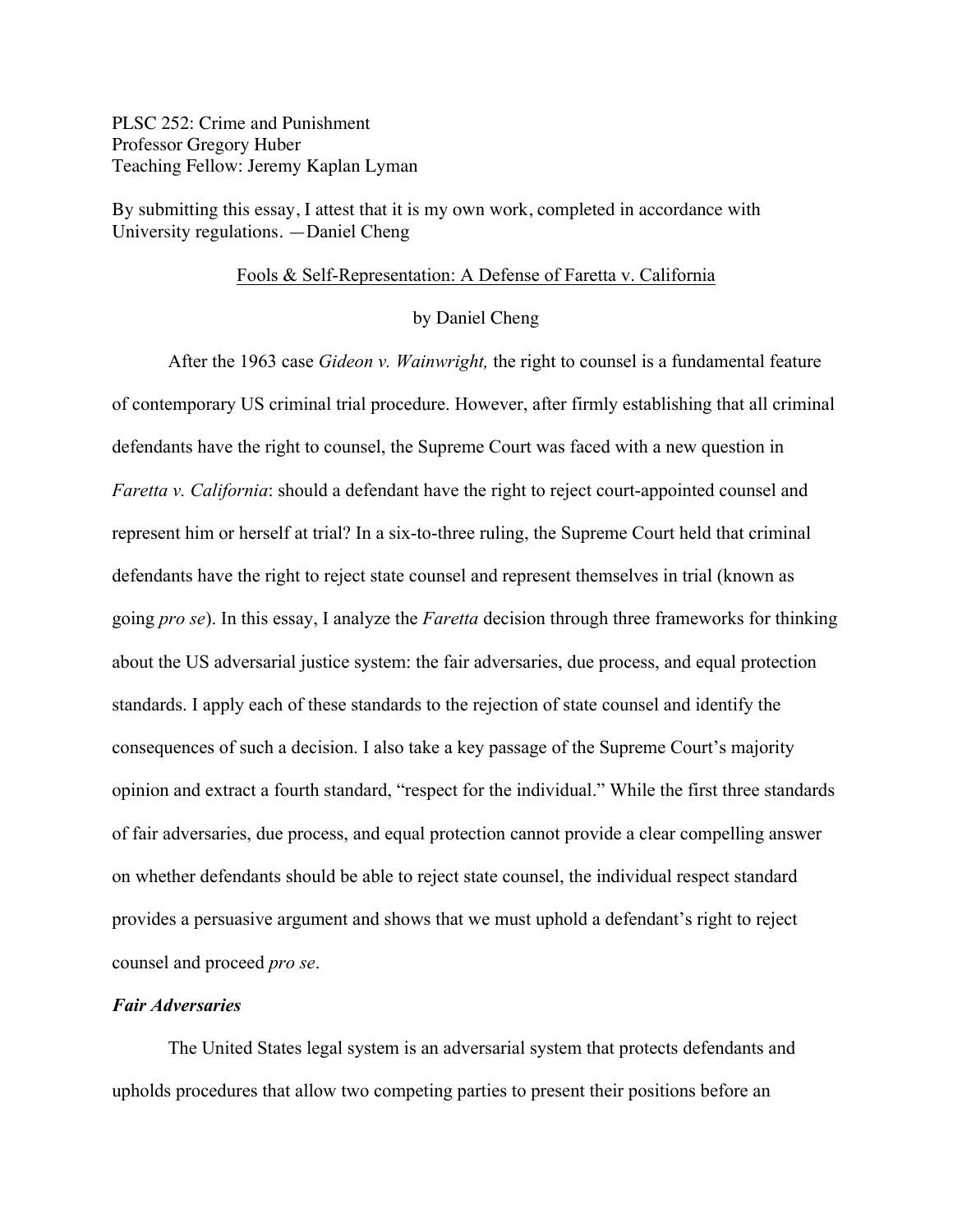impartial judge or jury. However, such a system would be flawed if one competing party were consistently stronger than the other. A key standard of a successful adversarial system is that both competing parties must have equal resources to construct their legal position and equal ability to effectively convey their position to the jury. This standard is the fair adversaries standard, which asserts that a guiding principle of the criminal justice system must be whether a procedural change such as banning self-representation will ensure equal adversaries in the system, as equal adversaries will best produce the truth.

Under the fair adversaries standard, the right to counsel is an essential right in the criminal justice system. The first reason for this claim is that the state and prosecution have key advantages that make them inherently strong in the adversarial system. Prosecutors are repeat players in the criminal justice system and have several advantages over unrepresented defendants, who are one-shot players. As Marc Galanter asserts, "RPs [repeat players], having done it before, have advance intelligence; they are able to structure the next transaction and build a record."<sup>1</sup> Galanter also highlights other advantages of repeat players, including institutional memory and technical expertise. Thus, within the concept of adversarial justice, the state is an inherently strong player that enjoys an overwhelming advantage gap over the unrepresented defendant, a gap that must be bridged if we wish to satisfy the equal adversaries standard.

In the case of defendants without counsel, state-appointed or hired defense counsel would best close this gap. By vocation, lawyers in the criminal justice system undergo years of training, developing expertise on the inner processes of the criminal justice system. In addition, many lawyers have several years of experience in their field of practice, gaining intricate knowledge that only comes with trial experience. Both of these advantages are unavailable to regular

 <sup>1</sup> Marc Galanter, "Why the 'Haves' Come Out Ahead: Speculations on the Limits of Legal Change," *Law and Society Review* (1974): 299.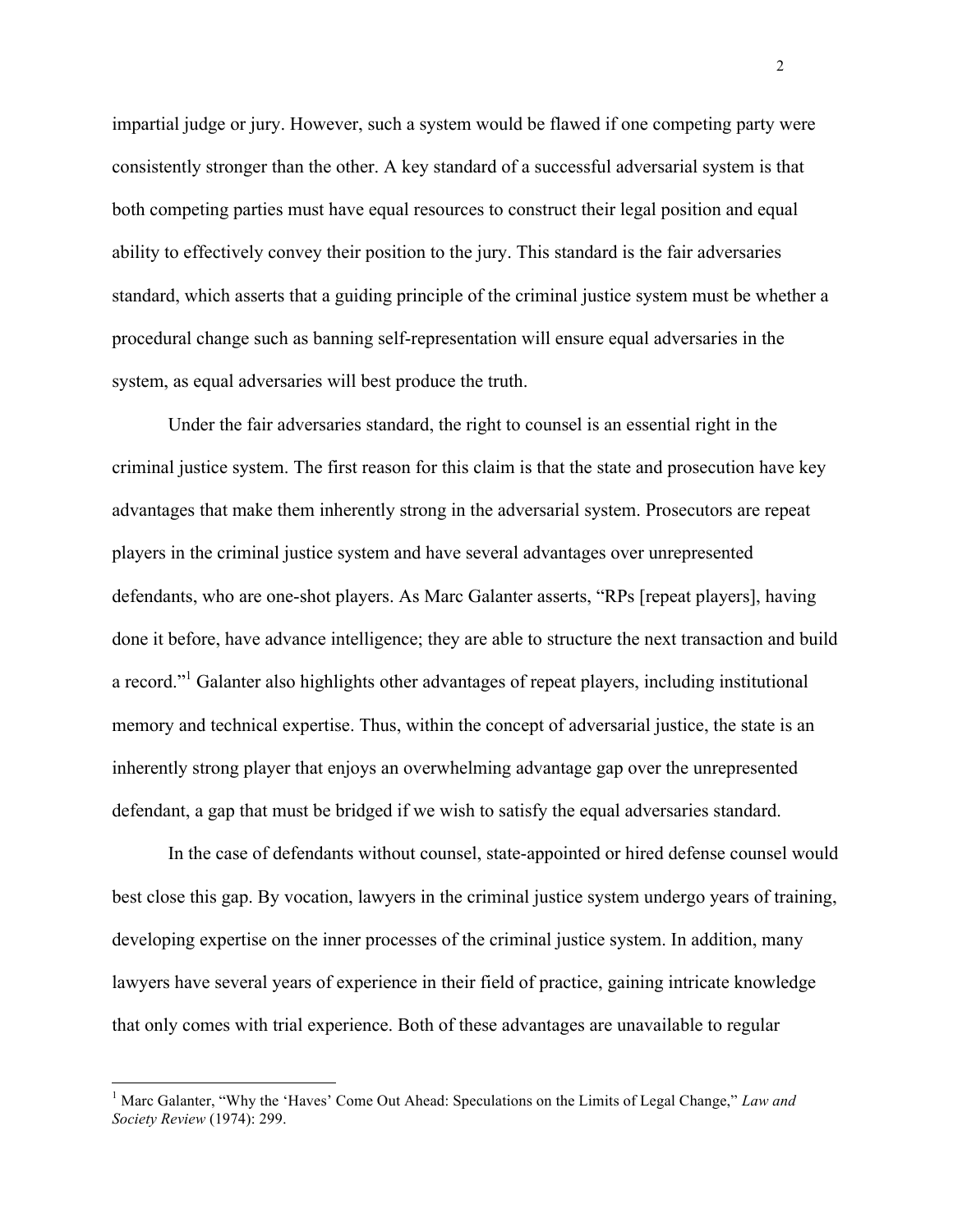citizens and, if the defendant retains counsel, are overwhelmingly vast leaps forward towards closing the state's advantage over the defendant. Furthermore, there are documented instances in several *pro se* cases in which the defendant would have been better off if he had had access to counsel, as famously illustrated in *Gideon v Wainwright*. Despite the fact that Gideon had "conducted his defense about as well as could be expected from a layman," the special advantages available to counsel are so necessary to an adversarial system that any person "cannot be assured a fair trial unless counsel is provided for him."<sup>2</sup> Clarence Gideon's trial illustrates that a defendant can conduct his own trial in a passionate and adversarial way but, by lacking the advantages of counsel, remain unable to meet the standard of fair adversaries against the state.

The fair adversaries standard provides a clear resolution to *Faretta*, but this standard is just one of several that we will apply to the issue of self-representation. We have indicated that access to counsel is necessary for the fair adversaries standard to be met, but what about the rejection of counsel? I will admit that there can be certain cases where a defendant is better equipped to defend her case. What happens when a lawyer goes on trial? While such a lawyer would be wise to retain counsel, we can imagine scenarios where experienced trial lawyers would prefer to defend their own case. Similarly, we must remember that state-appointed defense counsel is a repeat-player and therefore beholden to incentives that may oppose the defendant's one-shot interests. State-appointed counsel will "play for rules as well as immediate gains," taking extra measures to influence future litigation and develop "bargaining reputation," potentially at the expense of a single client's interests.<sup>3</sup> Finally, while a very rare exception, there exist instances of misconduct and incompetence of defense counsel as egregious as sleeping

3

 <sup>2</sup> Anthony Lewis, *Gideon's Trumpet*. (New York: Vintage Books, 1964), 197-198.

<sup>&</sup>lt;sup>3</sup> Galanter, "Why the 'Haves' Come Out Ahead," 299.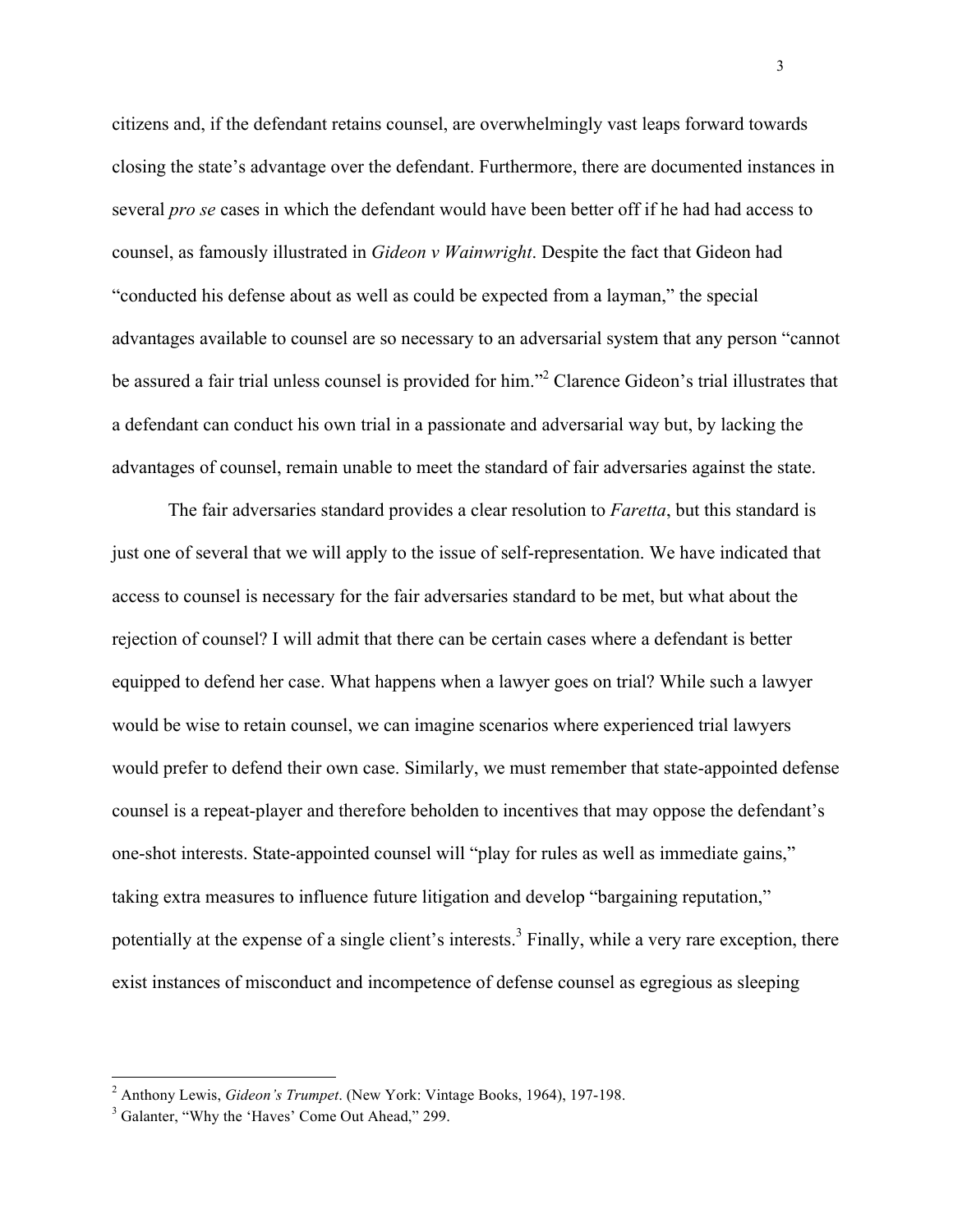during trial.4 These are all compelling examples that suggest that it is at least possible for *pro se* defendants to be better equipped for trial than experienced lawyers, but they are merely an exception. Unless we find counsel to be uniformly incompetent, retaining counsel will provide a fairer adversary to the overwhelmingly strong state. The fair adversaries standard, however, represents just one approach to the issue of banning self-representation, and we must consider the due process and equal protection standards in order to reach a holistic conclusion.

#### *Equal Protection*

The equal protection standard is largely inapplicable and will provide little insight into the *Faretta* question. The equal protection standard addresses the following question: having established fairness between the defendant and the state, how can we establish fairness across defendants accused of committing a similar crime? This question captures the spirit of equal protection, rooted in the 14<sup>th</sup> Amendment phrase that "no state shall deny the equal protections of the law." In the context of counsel, the equal protection standard has shown that the Court must not "discriminate against some convicted defendants on account of their poverty."<sup>5</sup> Regardless of resources, two men committing the same crime should have theoretically equal outcomes.

Under the equal protection standard, the core issue of *Faretta* boils down to a comparison between options of counsel for rich and poor defendants. Before *Faretta,* a rich man had two options when he went to trial: to proceed *pro se* or hire counsel. The poor man also had two options: *pro se* or state counsel.

If the dissenting opinion in *Faretta* had won, these options would be equally altered across all defendants, and thus the choices of counsel would remain equal for rich and poor. The

<sup>&</sup>lt;sup>4</sup> In the 1979 state trial of Carl Johnson, his lawyer Joe Frank Cannon was sound asleep during jury selection and portions of the trial. Johnson was executed in 1995 after an unsuccessful appeal under "ineffective assistance of counsel". Blomberg, Thomas G. and Cohen, Stanley. *Punishment and Social Control*, 320.

<sup>5</sup> *Douglas v. California*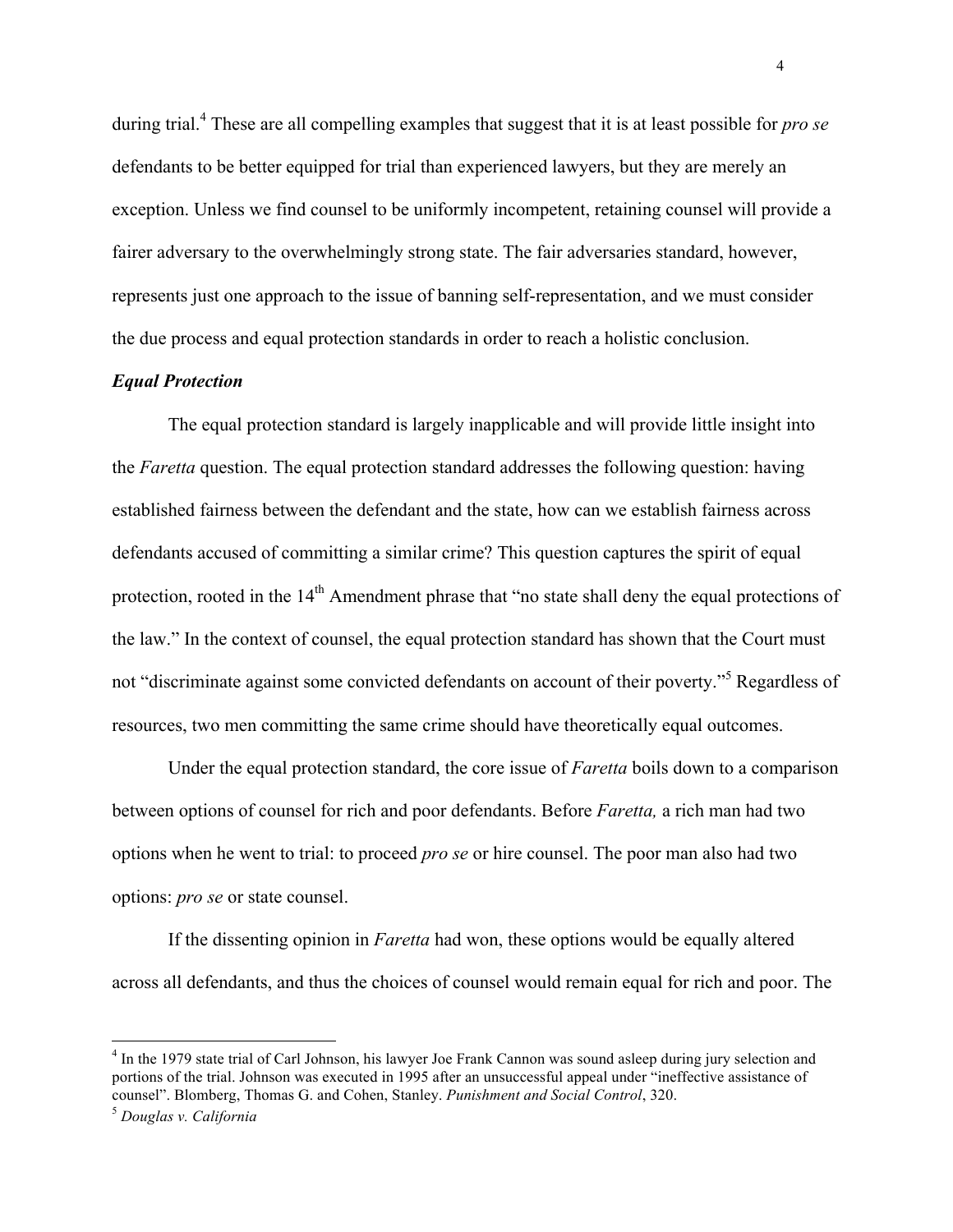Supreme Court would prohibit both the poor and rich man from proceeding pro se, forcing both to retain counsel. Although the rich have hired counsel and the poor have appointed counsel, both men would have the equal option of *retaining counsel* and therefore have theoretically equal outcomes. The decision to remove the right to reject counsel would apply equally, not disparately, amongst defendants and thus the equal protection standard is preserved.

Critics of this position may argue that if the dissenting opinion had won, there would be unequal protection between rich and poor defendants because hired attorneys are more capable than state-appointed counsel. However, there are several arguments for and against such a stance. Such considerations may or may not be true, but they are separate from *Faretta's* central issue and therefore irrelevant to our discussion of self-representation. Rather than relying on rare stories of incompetence within appointed counsel, the Supreme Court should instead focus on the uniform advantages that counsel, appointed or hired, provide their defendants.

#### *Due Process*

The due process standard, while fundamental to the right to counsel, will not provide a clear solution to the issue of prohibiting self-representation. The due process standard stems from key passages in the  $5<sup>th</sup>$  and  $14<sup>th</sup>$  Amendments, which dictate that no state may "deprive any person of life, liberty, or property, without due process of law." The due process rationale was previously applied in *Powell v. Alabama* to assert that only under "special circumstances" such as illiteracy would the state need to provide defense counsel. This decision was overturned in *Gideon v. Wainwright*, in which the Supreme Court extended the right to counsel under due process to all criminal cases, capital and non-capital.

As the Court outlined in *Argersinger v. Hamlin,* "due process, perhaps the most fundamental concept in our law, embodies principles of fairness." The due process standard encapsulates three principles of fairness: procedural fairness, fairness of outcome, and individual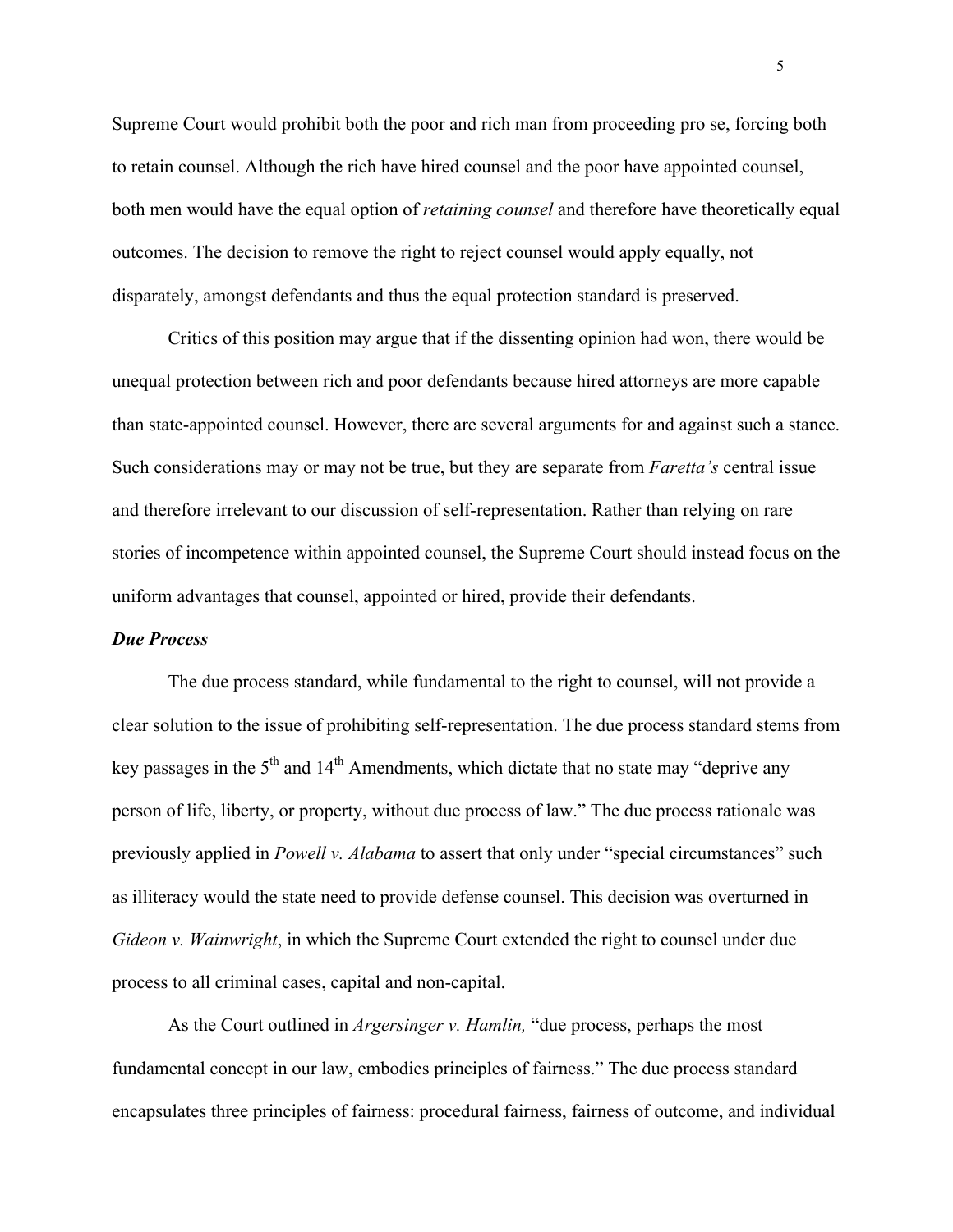fairness. The first principle concerns "fundamental fairness of the proceeding[s]"<sup>6</sup> and addresses issues such as whether the defendant had the opportunity to hear charges and fairly present their case. Fairness of outcome examines "fairness of the result,"7 whether the outcome of the case was accurate given the facts presented. Individual fairness asks whether the defendant was knowledgeable of how to proceed in trial and able to "participate meaningfully in a judicial proceeding in which his liberty is at stake."<sup>8</sup> I assert that the decision to ban self-representation can be justified under fairness of procedure and outcome, but not fairness of the individual.

A paternalistic application of the procedural due process standard would justify the prohibition of self-representation. One might begin by arguing that a defendant should have the ability to wave his procedural due process rights. Any mistake in procedure would arise from proceeding *pro se* and lacking technical expertise, a fact that the rational defendant would be knowledgeable of before choosing to do so. However, this leads to the issue of paternalism: because we established that attorneys have the necessary expertise to navigate court proceedings, the Supreme Court should force defendants to retain counsel in order to realize full procedural due process. Viewing the *Faretta* question solely from the lens of procedural due process would justify a banning of self-representation.

There is, however, more at stake here. If we fully educate defendants on the realities of proceeding pro se, can we trust them to make a decision that is right for themselves? Will the resulting outcome be a fair one? As the due process standard is designed to benefit the defendant, perhaps the defendant should be able choose to waive this benefit. However, we must remember that due process is designed not only for the benefit of the defendant, but for the state as well. Criminal offenses are prosecuted by the state because the state has an interest and a

 <sup>6</sup> *Strickland v. Washington*

<sup>7</sup> *Argersinger v. Hamlin*

<sup>8</sup> *Ake v. Oklahoma*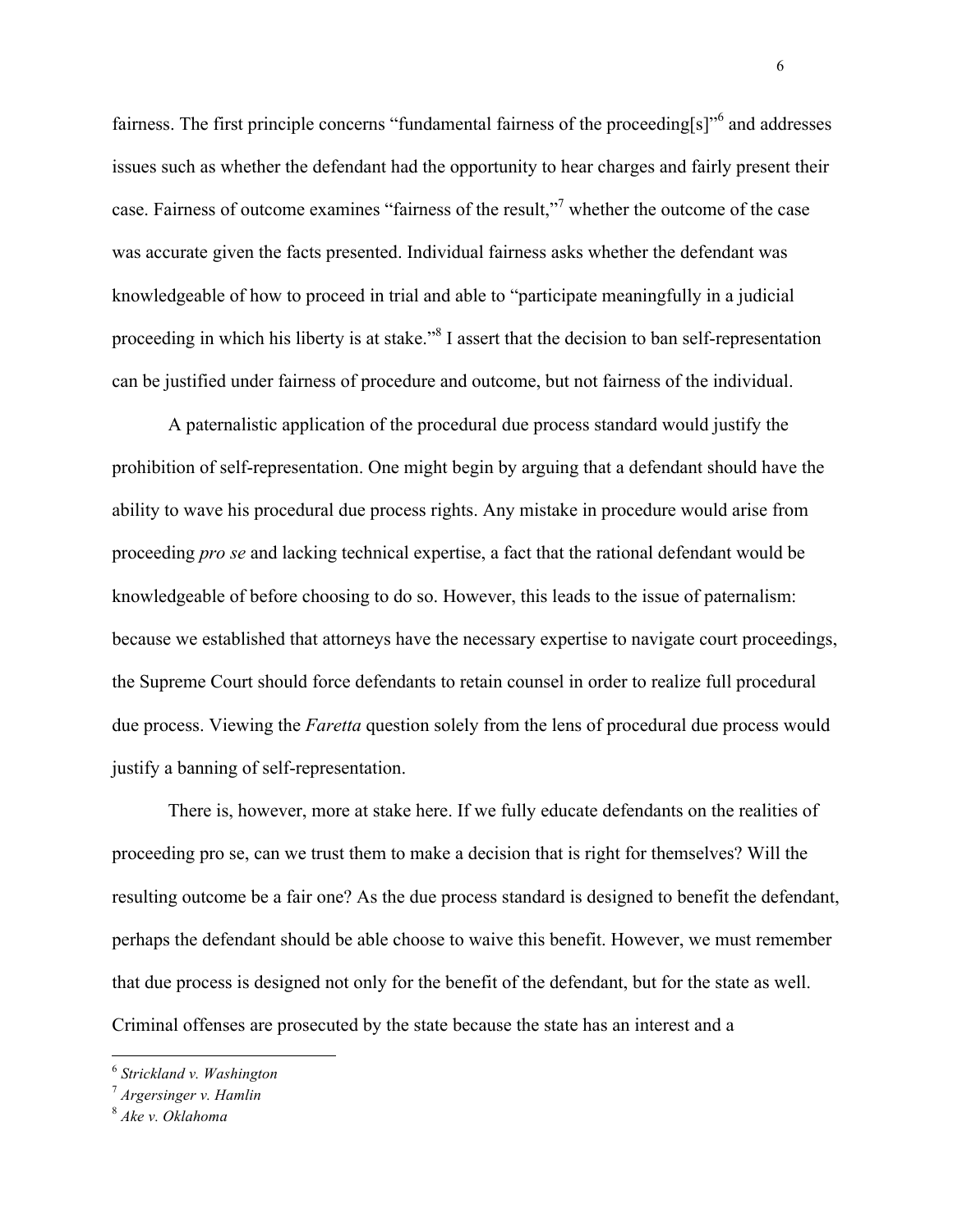responsibility to its citizens in seeing to the rectitude of criminal proceedings and the justice of sentencing. An individual's choice to proceed *pro se* may lead to adversely unjust outcomes, and this is reason enough for the state to intervene. A variety of externalities such as loss of legitimacy can occur unfair criminal justice systems, thus the state can be justified in banning self-representation under due process of outcome. Therefore, under a paternalistic application of due process of outcome, the state should not allow the defendant to proceed *pro se*.

Finally, we expect that the individual fairness principle of due process would be unaffected by *Faretta*. The individual fairness principle is a right designed to protect the defendant; therefore he should have the right to waive it. The key factor is that if we allow the right to self-represent, the defendant will still have the option to retain counsel. As long as the court educates the defendant on the due process perils of proceeding *pro se*, we expect that the rational defendant would do so only if he were confident of his abilities. This agreement (implicit or explicit) would undermine the possibility of retroactively arguing a violation of individual fairness under due process. Whether it is possible to educate the layman on the realities of proceeding *pro se* is a separate issue, but we must assume it to be true as long as the state spends the necessary time and resources to educate the defendant.

When applied to *Faretta v. California*, the due process standard yields uncertain results. The due process standard is ill equipped to address a key aspect of the *Faretta* decision: both alternatives, allowing or rejecting the right to self-represent, still maintain the right to counsel. On the other hand, a paternalistic prohibition of the right to self-representation is justifiable in order for society to fully realize the benefits of due process. However, the analysis would be incomplete without reaching beyond the scope of due process and examining the effects of such a paternalistic action on individual autonomy.

# *Respect for the Individual*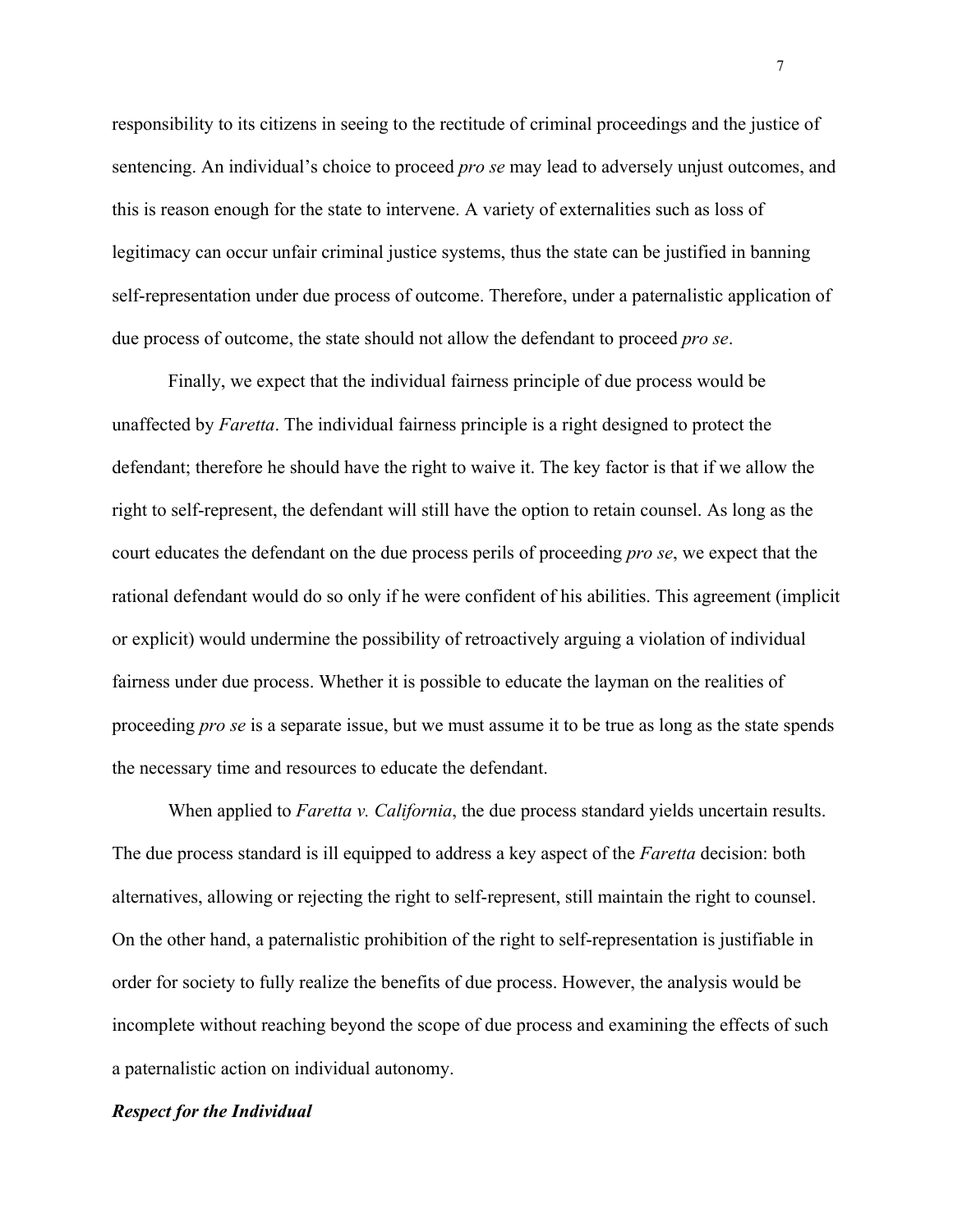At this point in our argument, we have analyzed the *Faretta* question under the three fundamental standards of fair adversaries, equal protection, and due process. The fair adversaries standard highlighted the importance of defense counsel in creating fairer adversaries for unrepresented defendants. The equal protection standard was inapplicable to the *Faretta*  question, as a decision against or in favor of banning self-representation would apply equally to rich and poor defendants. Finally, a state-centered paternalistic application of the due process standard would justify the prohibition on defendants going *pro se* in favor of society's interest in procedural fairness. Having examined these three standards, the last standard of individual autonomy must now be addressed. I argue that the state should respect an individual's right to choose *pro se* even when the state can rationalize that it would be to his detriment.

First, the defendant alone will bear all consequences of the trial, good and bad. In negative outcomes, criminalization is one of the most severe punishments that society may exact on the individual. If a defendant loses a trial, his lawyer may suffer a blemish on his track record from this defeat, but it is the defendant alone that directly suffers from the outcome of the trial, ranging from incarceration to capital punishment. Because the defendant suffers the consequences of a criminal trial, she should have a say in the conduct of her defense (if she chooses). Furthermore, because she suffers *all* of the consequences of the trial, she should retain the ability to have *all* of the say in her defense.

In addition, individual autonomy is a central feature of the adversarial justice system. The Anglo-American adversarial system was created as a direct reaction to the European inquisitional system, where the court serves the interests of the state and takes a direct role in leading the investigation of evidence and proceedings of a case. To mitigate this imbalance, the adversarial system arose and enshrined procedural standards that protect citizens from a previously omnipotent state. The adversarial system is a defendant-oriented system that sidelines the court

8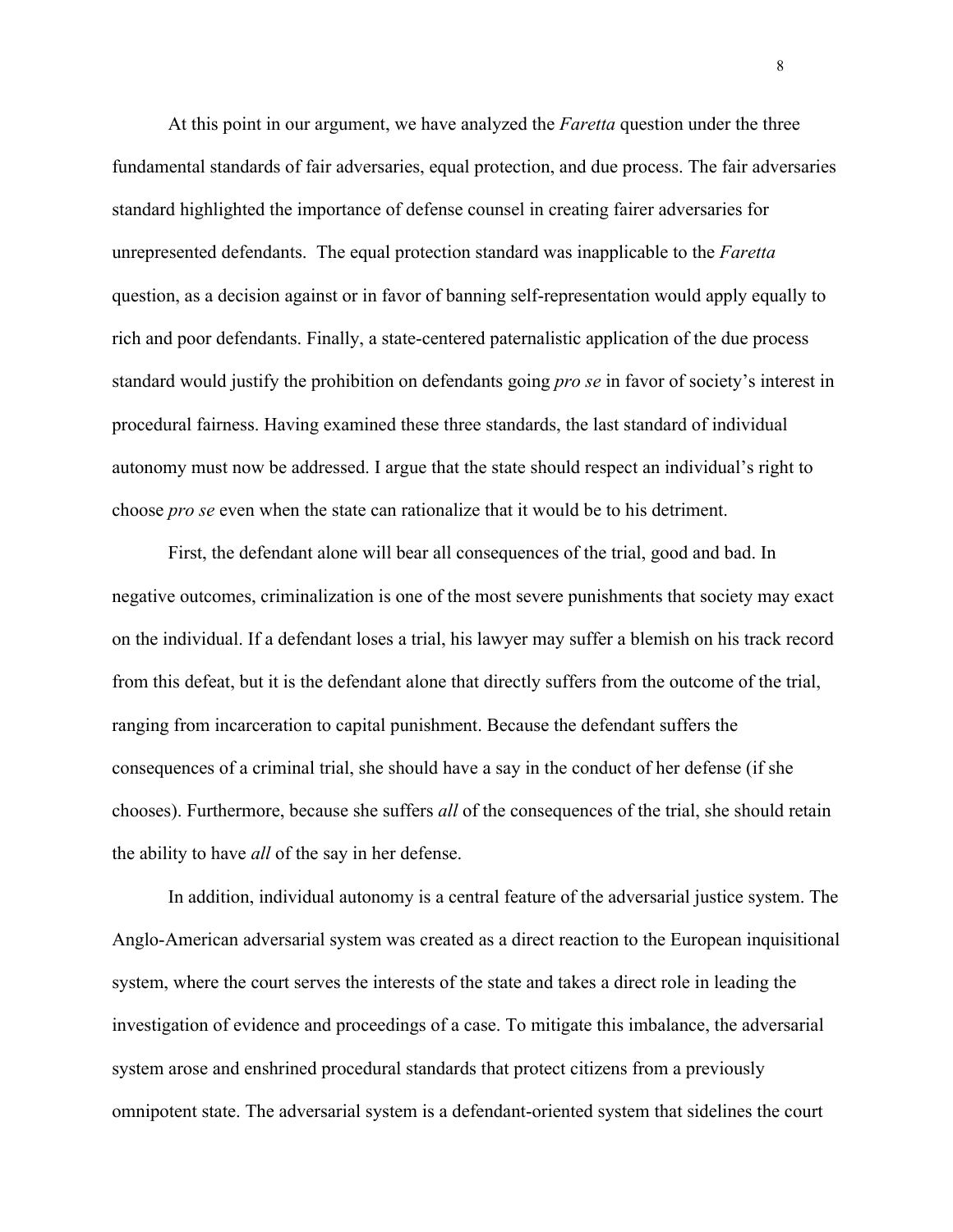to the role of impartial judge and referee between a competing prosecution and defense.<sup>9</sup> Because the adversarial system is inherently concerned with the welfare of the defendant, a key spirit necessary for such a system is that of defendant autonomy. Rather than sideline the defendant to the legal investigations of the state, the adversarial system places key freedom on the defendant to mount a fair and adversarial argument against that of the state. Thus, it would directly contradict the spirit of the adversarial system if the state were to step in and dictate how the defendant may mount his defense by forcing the poor man to retain state-appointed counsel. Under the fair adversaries standard, the state must provide the layman with counsel to mount a fair argument, but by the spirit of the adversarial system, the state cannot force him to use it.

Furthermore, the concept of individual autonomy is encoded into our constitution and legal system. In *Adams v. United States ex rel. McCann*, the Supreme Court ruled that the Sixth Amendment right to the assistance of counsel implicitly embodies a "correlative right to dispense with a lawyer's help," writing that

"What were contrived as protections for the accused should not be turned into fetters...to deny an accused a choice of procedure in circumstances in which he, though a layman is as capable as any lawyer of making an intelligent choice, is to impair the worth of great Constitutional safeguards by treating them as empty verbalisms."

The use of the adjective "intelligent" is key: while the Supreme Court acknowledges that lawyers are uniformly more successful in trial than *pro se* defendants, the Court identifies the decision to retain state counsel as a situation in which a fully informed and rational defendant can be trusted to make an "intelligent" choice. This places a great deal of respect upon the individual, and justifiably so. As the Supreme Court held in *Adams*, "to deny him in the exercise of his free choice the right to dispense with some of these safeguards…is to imprison a man in his privileges and call it the Constitution." We must provide a defendant the assistance of counsel,

 <sup>9</sup> Gregory Huber, PLSC 252b Crime & Punishment Lecture 12: "The Defendant II." Yale College, Feb 23 2012.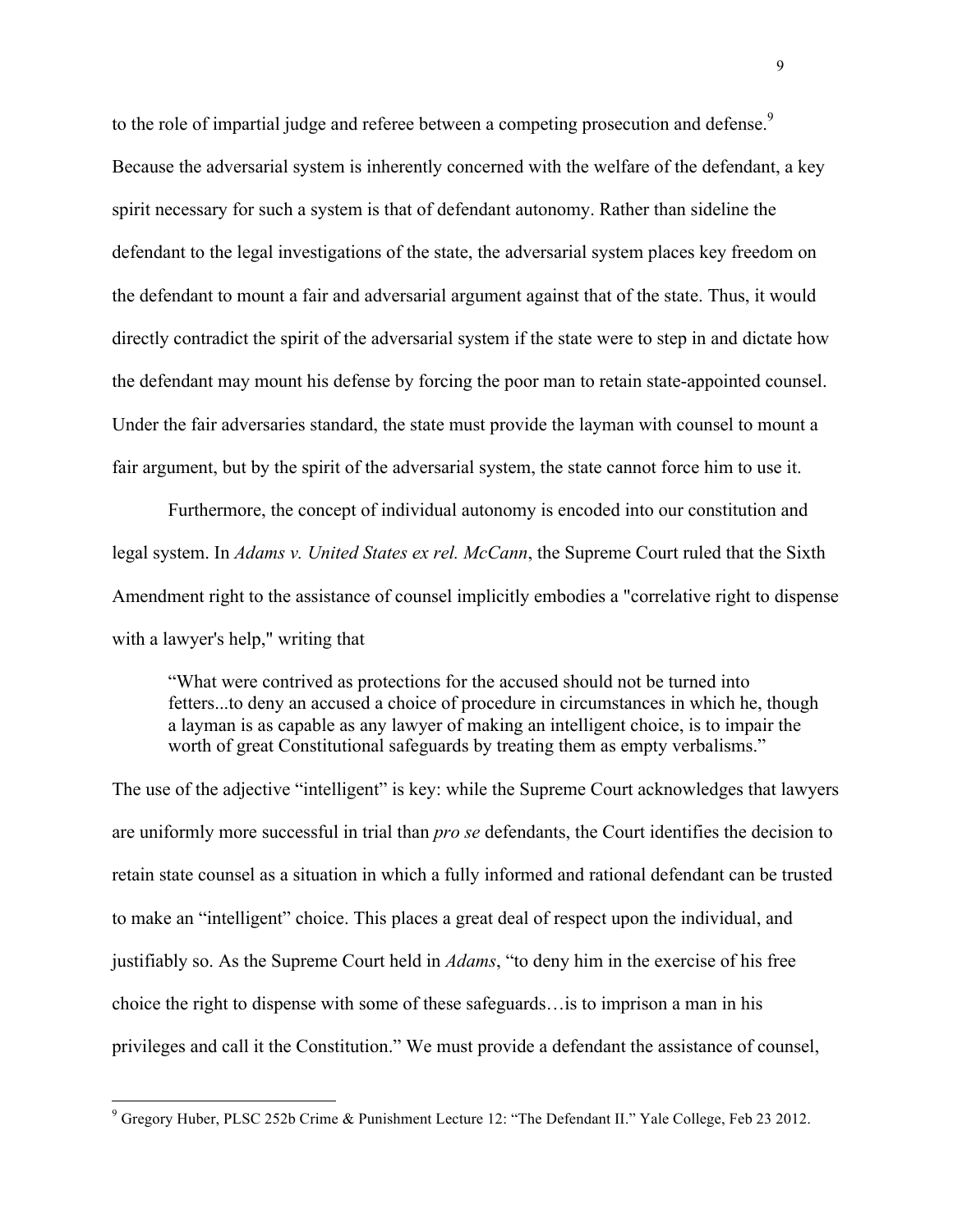but by the spirit of the Constitution, we cannot force him to use it.

Critics of these arguments may raise the issue of irrational actors. We see that these arguments may not hold for those that are mentally ill, but the necessary measures to correct this problem are already in place within our justice system. As a minimum, our justice system assumes that defendants must have the ability to assist their attorneys (for example, by passing notes). In the case of mentally ill defendants, our current judicial discretion standard places responsibility on the court to deem defendant competency before proceeding with trial. I believe this standard to be sufficient. It is the state's duty to protect its citizens, sometimes at their expense, but that is not the case with rational actors.

What about actors who are mentally rational but ill equipped for trial, Blackmun's "fools"? To this I respond that we must let fools be fools. It must be the job of our criminal justice system to educate defendants with sufficient knowledge on the realistic perils of proceeding *pro se*. However, our system should not and cannot refuse its citizens the right to reject counsel. It is possible that forcing defendants to retain state counsel may result in a better outcome for his case, but doing so would remove with certainty a fundamental pillar of the United States justice system and its basis in the Constitution. "Respect of the individual" is truly the lifeblood of our law, and to prohibit a defendant's right to refuse counsel would be to directly contradict the essence and core of our justice system.

#### *Conclusion*

The three fundamental rationales of the fair adversaries, due process, and equal protection standards have provided a foundation for our discussion on the right to self-representation in trial but are inadequate for reaching a clear answer. However, the paternalistic urge to enforce appointed counsel for the due process purposes of the state must be reconciled by a discussion of individual rights and their role within the US adversarial justice system. While Justice Blackmun